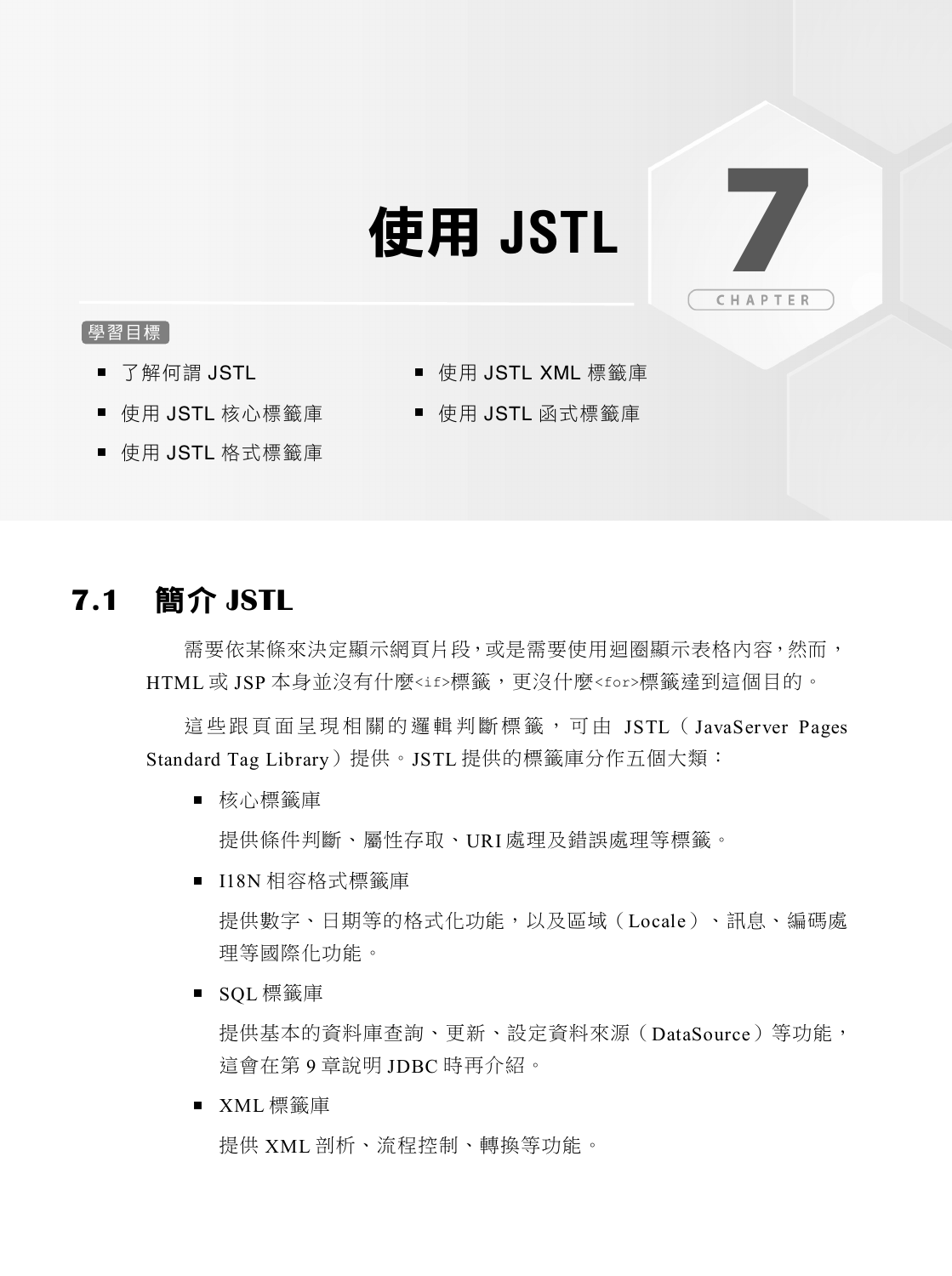#### **7-2** [Servlet & JSP](javascript:__doPostBack() 技術手冊第二版

■ 函式標籤庫

提供常用字串處理的函式標籤庫。

JSTL 是另一標準規範,並非在 JSP 的規範當中,可以透過〈JavaServer Pages Standard Tag Library<sup>1</sup>〉找到 JSTL 的原始碼。如果想取得 JSTL 的 JAR 檔案, 可以在〈Apache Taglibs Downloads<sup>2</sup>〉下載,撰寫本書的這個時間點,可以找 到 JSTL 1.2.5, 需要下載 taglibs-standard-spec-1.2.5.jar 與 taglibs-standard-impl-1.2.5.jar,前者是 JSTL 標準介面與類別,後者是實作。

可以將 JSTL 的兩個 JAR 檔案,放置到 Web 應用程式的 WEB-INF/lib 資料 夾。如果需要 API 文件說明,可以在〈Apache Standard Taglib 1.2 API<sup>3</sup>〉找到。

在 Eclipse 中,雖然可以直接將 JAR 檔案複製至專案的 /WEB-INF/lib 資料 夾,不過專案各自擁有 JAR 檔案,管理上會很麻煩。可以將 JAR 檔案統一放置 在某個資料夾中,再透過 Eclipse 的「Deployment Assembly」設定使用 JAR 檔 案,在建立新專案後,可以按照以下步驟進行操作:

- 1. 在專案上按右鍵,執行「Properties」,在出現的專案屬性對話方塊上, 選擇「Deployment Assembly」。
- 2. 按下「Web Deployment Assembly」右邊的「Add」按鈕, 在出現的「New Assembly Directive」對話方塊中,選擇「Archives from File System」 後按下「Next」。
- 3. 按下「Add」按鈕,選擇檔案系統中的 JAR 檔案,按下「Finish」按鈕。
- 4. 按下「Web Deployment Assembly」的「OK」按鈕。
- 5. 在專案的「Java Resources/Libraries」節點,可以發現「Web App Libraries」 已設定 JAR 檔案。

 $\overline{a}$ 

<sup>&</sup>lt;sup>1</sup> JSTL:www.oracle.com/technetwork/java/index-jsp-135995.html<br><sup>2</sup> Apocha Teclike Downloads:tempet graphs are/download teclike

Apache Taglibs Downloads: tomcat.apache.org/download-taglibs.cgi

 $3$  Apache Standard Taglib 1.2 API: tomcat.apache.org/taglibs/standard/apidocs/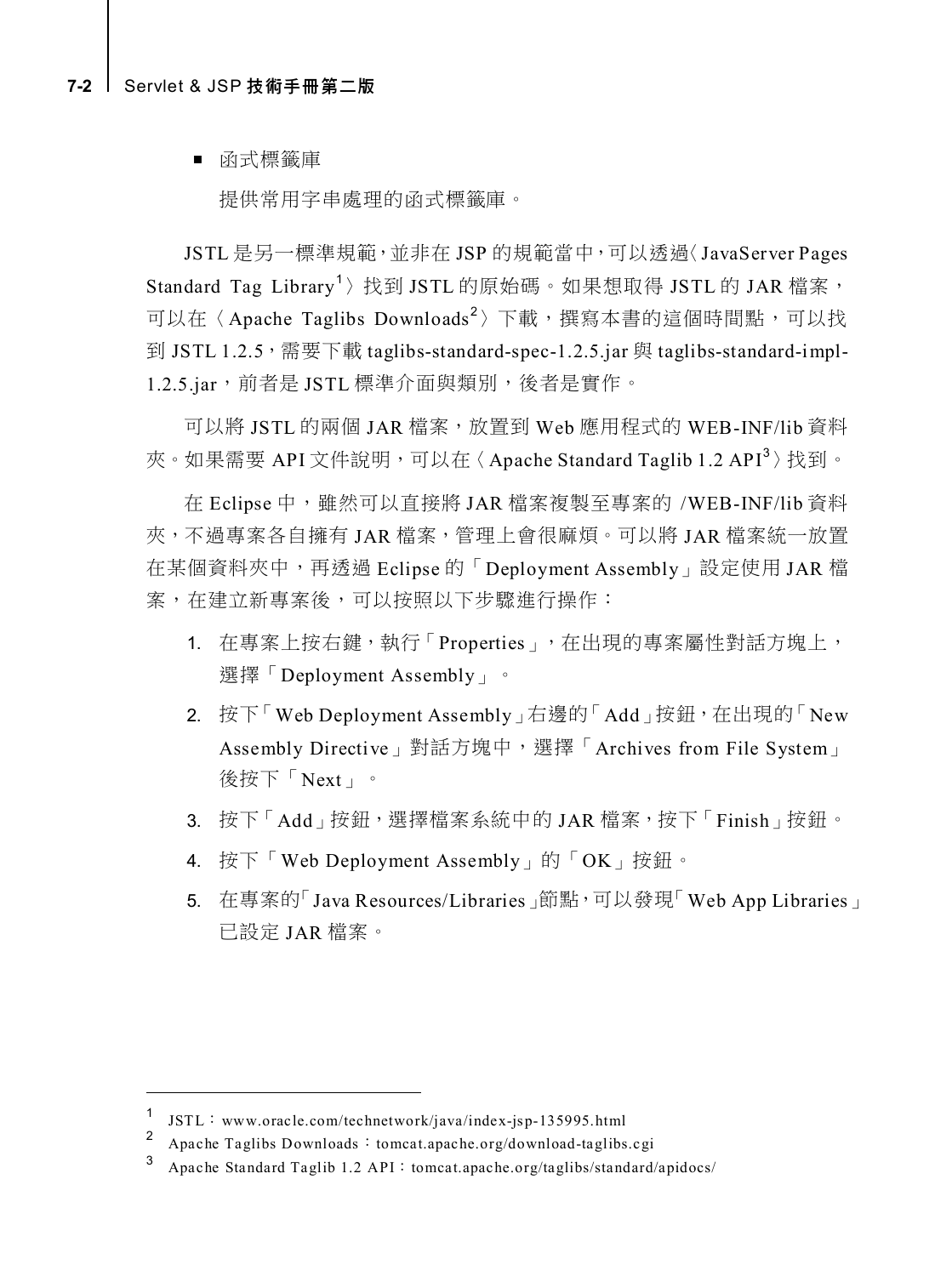JSTL 從 Java EE 5 開始就沒有什麼顯著的特性變更,從今日眼光來說,只能 說是提供了基本功能,部分標籤也顯得過時,有許多開放原始碼自訂標籤庫可 以取代 JSTL;然而在某些場合,還是會遇到 JSTL,而在學習自訂標籤庫時, JSTL 也是個可模仿的對象,因此在本書中仍保留對 JSTL 的介紹。

JSTL 標籤種類也蠻多的,本章將先說明 JSTL 核心標籤庫、格式標籤庫 XML 標籤庫與函式標籤庫,第 9 章說明 JDBC 後再說明 SQL 標籤庫。

如果你真的不需要 JSTL,就銜接本書後續內容而言,只需要認識 7.2 核心標 籤庫的內容就可以了。

要使用 JSTL 標籤庫,必須在 JSP 中使用 **taglib** 指示元素,定義前置名稱與 uri 參考,例如使用核心標籤庫的話,可以如下定義:

<%@taglib prefix="c" uri="http://java.sun.com/jsp/jstl/core"%>

前置名稱設定了標籤庫在 JSP 中的名稱空間,以避免與其他標籤庫發生衝 突,慣例上使用 JSTL 核心標籤庫時,會使用 <sup>c</sup> 作為前置名稱。uri 參考告知容 器,如何參考 JSTL 標籤庫實作 ( 如 6.3.5 節定義 TLD 時的作用,可先參考該節 內容,第 8 章說明自訂標籤時還會看到相關說明)。

# **7.2** 核心標籤庫

JSTL 核心標籤庫主要包括流程處理標籤,像是<c:if>、<c:forEach>等,可處 理頁面呈現邏輯,錯誤處理標籤可捕捉例外,網頁匯入、重新導向標籤提供比 原有<jsp:include>、<jsp:forward>更進一步的功能,屬性處理標籤可提供比原有 <jsp:setProperty>更多的設定,其他還有輸出處理標籤、URI 處理標籤等,可用 於處理頁面邏輯。

## 7.2.1 流程處理標籤

當 JSP 必須根據某條件安排內容輸出時,可以使用流程標籤。例如想依使 用者名稱、密碼請求參數,來決定是否顯示某畫面,或想用表格輸出多筆資 料等。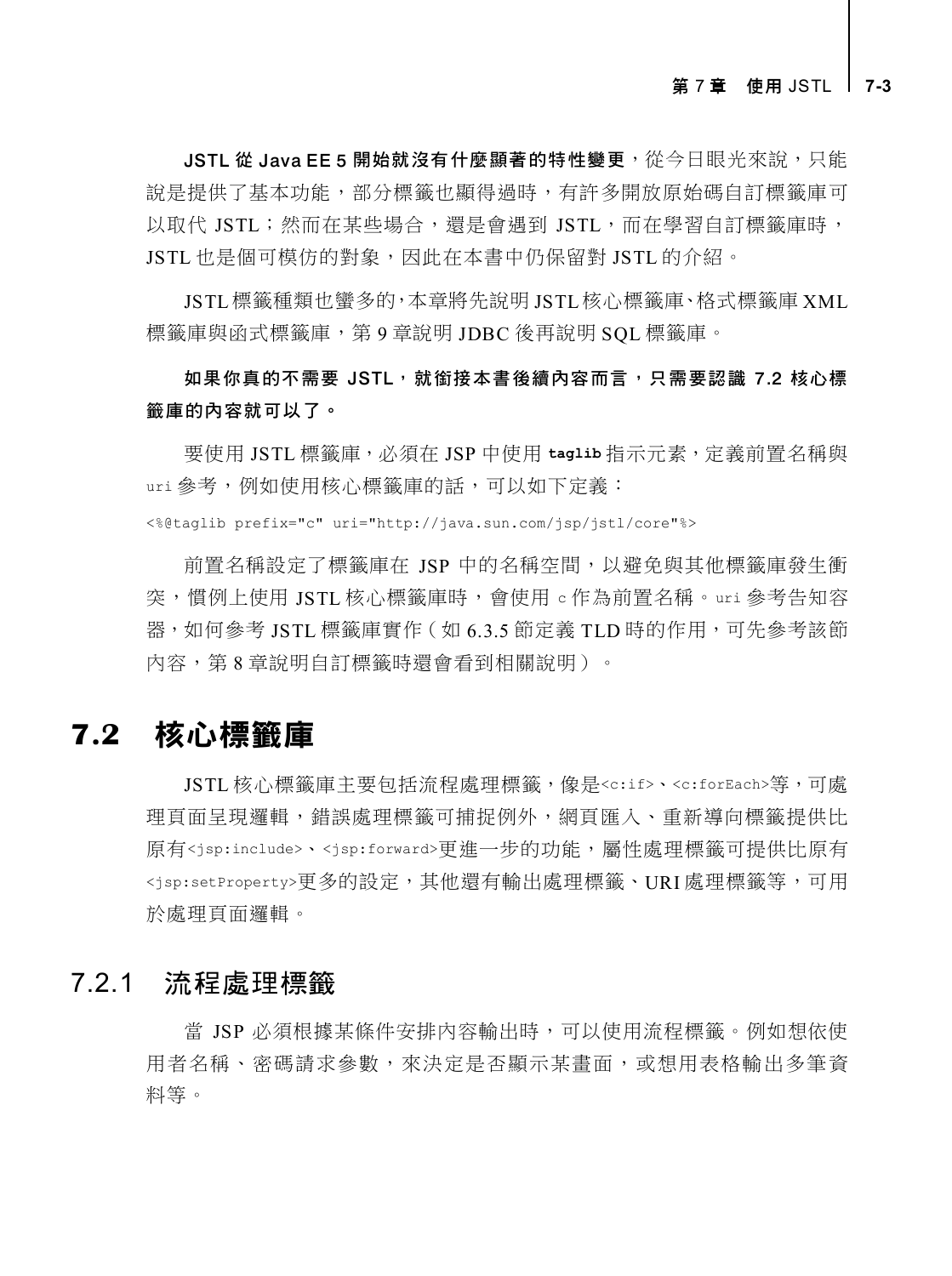

 $Lab<sub>4</sub>$ 

首先介紹**<c:if>**標籤的使用(假設標籤前置使用"c"),這個標籤可根據運 算式的結果,決定是否顯示本體內容。直接來看個範例:

```
JSTL login.jsp
<%@page contentType="text/html" pageEncoding="UTF-8"%>
<%@taglib prefix="c" uri="http://java.sun.com/jsp/jstl/core"%>
<!DOCTYPE html">
<html> <head>
         <meta charset="UTF-8">
        <title>登入百面</title>
    </head>
     <body>
         <c:if test="${param.name == 'momor' && param.password == '12345678'}">
             <h1>${param.name} 登入成功</h1>
         </c:if>
    </body>
</html>
```
<c:if>標籤 test 屬性可以放置 EL 運算式,如果運算式結果是 true,會將 <c:if>本體輸出。就上例來說,若發送的請求參數中,名稱與密碼正確,就會顯 示名稱與登入成功的訊息。

提示》》為了避免流於語法説明的瑣碎細節,本章不會試圖説明 JSTL 標籤所有屬性, 在需要的時候,可參考 JSTL 的線上文件説明或 JSTL 規格書 JSR52。

<c:if>標籤僅在 test 結果為 true 時顯示本體內容,不過沒有對應的 <c:else>標籤。想在某條件式成立時顯示某內容,不成立顯示另一內容,可使 用**<c:choose>**、**<c:when>**及**<c:otherwise>**標籤。

#### JSTL login2.jsp

```
<%@page contentType="text/html" pageEncoding="UTF-8"%>
<%@taglib prefix="c" uri="http://java.sun.com/jsp/jstl/core"%>
<jsp:useBean id="user" class="cc.openhome.User" />
<jsp:setProperty name="user" property="*" />
<!DOCTYPE html>
<html> <head>
         <meta charset="UTF-8">
        <title>登入百面</title>
     </head>
     <body>
         <c:choose>
```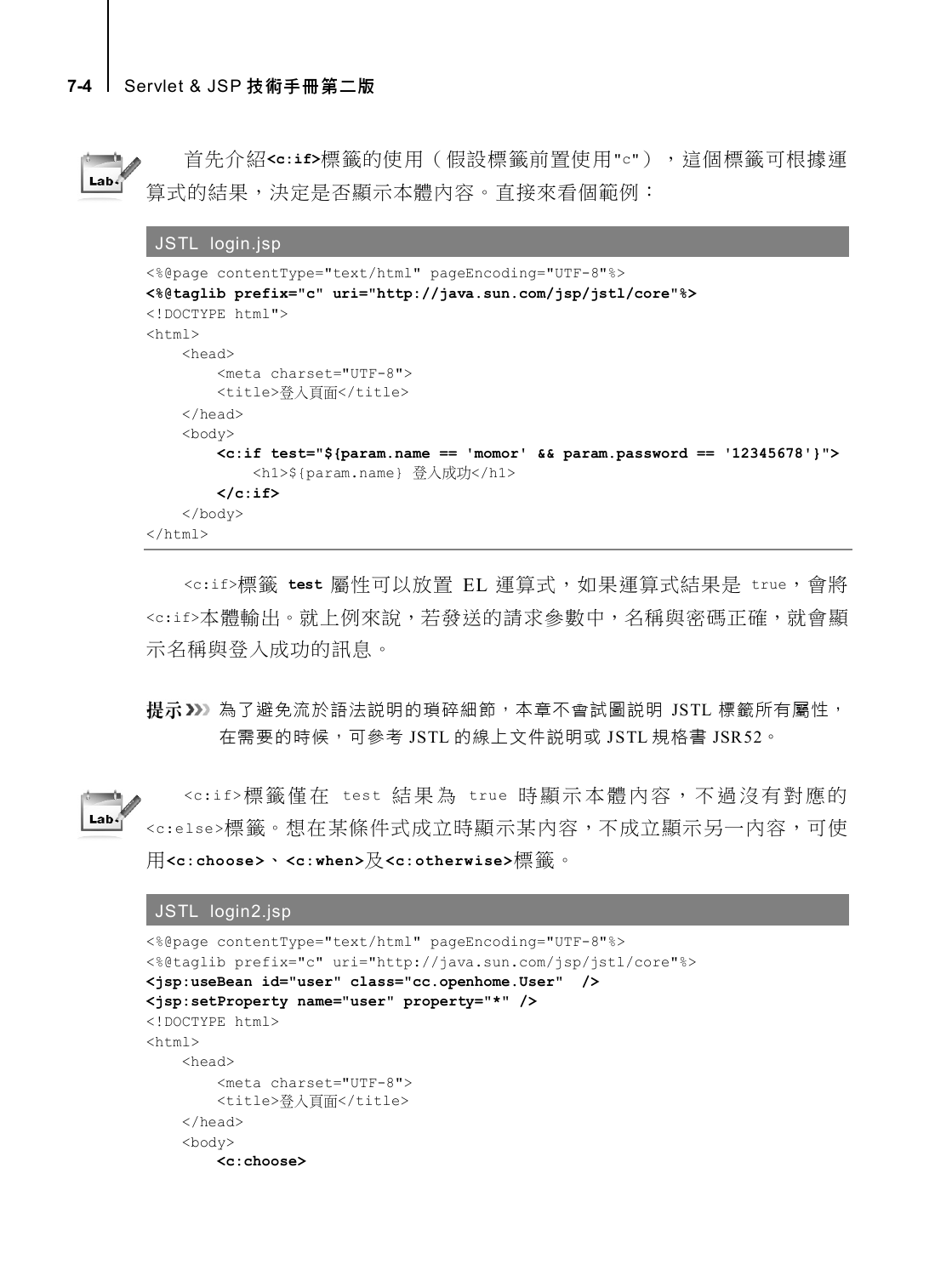```
 <c:when test="${user.valid}">
                 <h1>
                       <jsp:getProperty name="user" property="name"/>登入成功
                 \langle/h1>
              </c:when>
              <c:otherwise>
                   <h1>登入失敗</h1>
              </c:otherwise>
         </c:choose>
     </body>
\langle/html>
```
這個範例改寫自 6.2.2 節的使用者登入範例。在 6.2.2 節時, 使用了 Scriptlet 撰寫 Java 程式碼,判斷使用者是否發送正確名稱密碼,分別顯示登入成功或失 敗畫面,使用<c:choose>、<c:when>及<c:otherwise>標籤,就可以不使用 Scriptlet 來實現需求。

<c:when> 及<c:otherwise>必須放在<c:choose>中。當<c:when>的 **test** 運算為 true 時,輸出<c:when>本體內容,而不理會<c:otherwise>的內容。<c:choose>中可 以有多個<c:when>標籤,此時會從上往下測試,如果有個<c:when>標籤 test 運算 為 true 就輸出本體內容,忽略後續的<c:when>與<c:otherwise>。若<c:when>測試 都不成立,會輸出<c:otherwise>的內容。

如果打算產生一連串的資料輸出。例如有個留言版程式,使用 JavaBean 從 資料庫中取得留言,留言可能有數十則,以陣列方式傳回:

#### JSTL MessageService.java

```
package cc.openhome;
```

```
public class MessageService {
    // 放些假資料,假裝這些資料是來自資料庫
    private Message[] fakeMessages = {
         new Message("caterpillar", "caterpillar's message!"),
         new Message("momor", "momor's message!"),
         new Message("hamimi", "hamimi's message!")
    }
    public Message[] getMessages() {
       return fakeMessages;
     }
}
```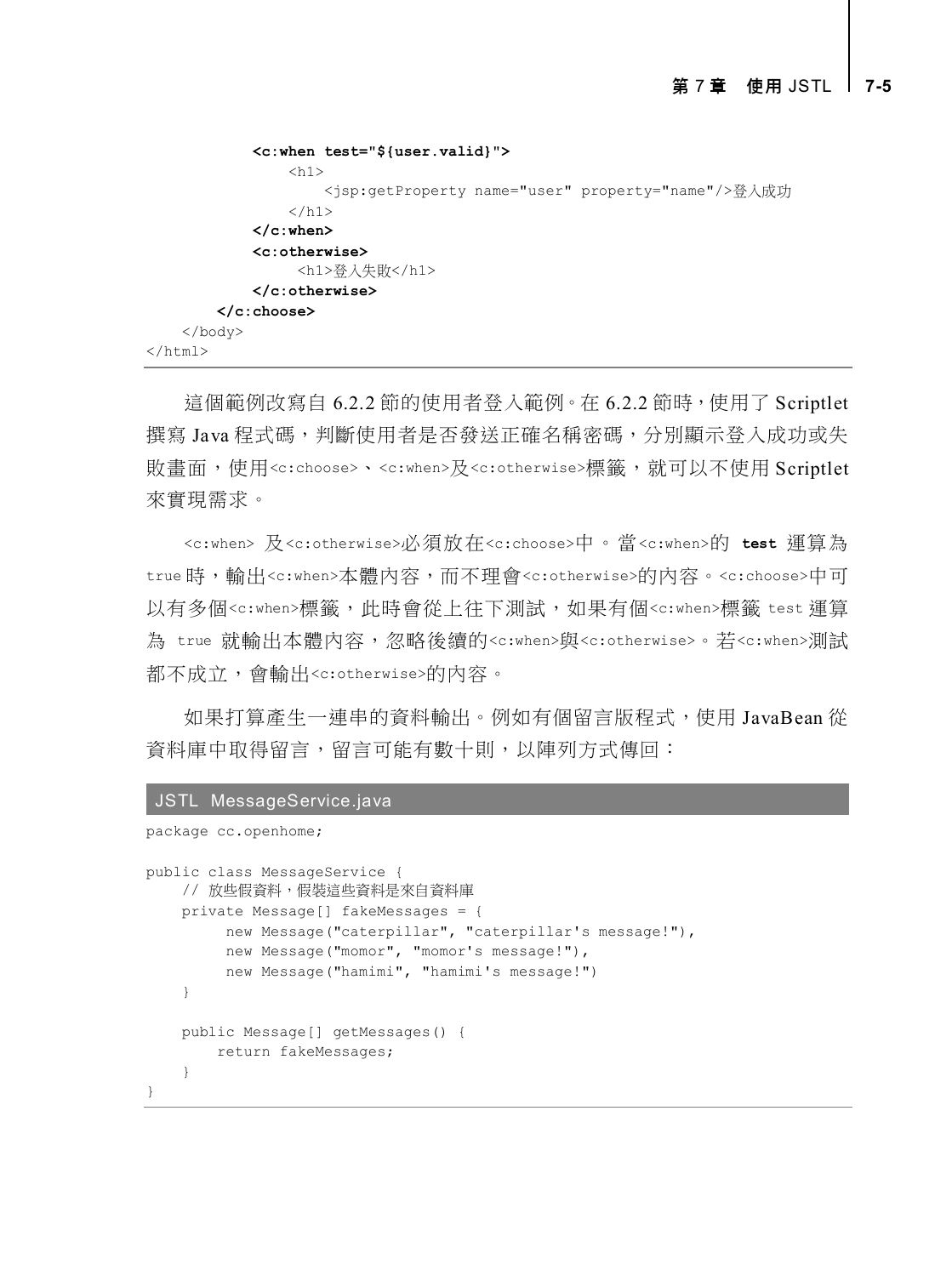Message 物件 name 與 text 屬性,各代表留言者名稱與留言文字, 你打算使用 表格來顯示每則留言,若不想使用 Scriptlet,可以使用 JSTL 的**<c:forEach>**標籤 實現需求。例如:

```
JSTL message.jsp
```

```
<%@page contentType="text/html" pageEncoding="UTF-8"%>
<%@taglib prefix="c" uri="http://java.sun.com/jsp/jstl/core"%>
<!DOCTYPE html>
<jsp:useBean id="messageService" class="cc.openhome.MessageService"/>
\hbox{\tt <html>>} <head>
          <meta charset="UTF-8">
          <title>留言版</title>
     </head>
     <body>
          <table style="text-align: left; width: 100%;" border="1">
              <tr>
                   <td>名稱</td><td>訊息</td>
              \langle/tr>
               <c:forEach var="message" items="${messageService.messages}">
tr> and the set of the set of the set of the set of the set of the set of the set of the set of the set of the
                          <td>${message.name}</td><td>${message.text}</td>
                    \langle/tr>
               </c:forEach>
         \langle/table>
     </body>
</html>
```
<c:forEach>標籤 **items** 屬性可以是陣列、Collection、Iterator、Enumeration、 Map 與字串,每次循序從 items 指定的物件取出一個元素,指定給 **var** 屬性設定 之名稱,接著就可以在<c:forEach>標籤中,使用該名稱取得元素。這個範例的 執行畫面如下所示:

| $\Box \Leftrightarrow \Box \Box \Leftrightarrow$ http://localhost:8080/JSTL/message.jsp |                        |  |  |
|-----------------------------------------------------------------------------------------|------------------------|--|--|
| 呂稱                                                                                      | 周厢                     |  |  |
| caterpillar                                                                             | caterpillar's message! |  |  |
| momor                                                                                   | momor's message!       |  |  |
| <b>hamimi</b>                                                                           | hamimi's message!      |  |  |

圖 7.1 <c:forEach>範例網頁執行結果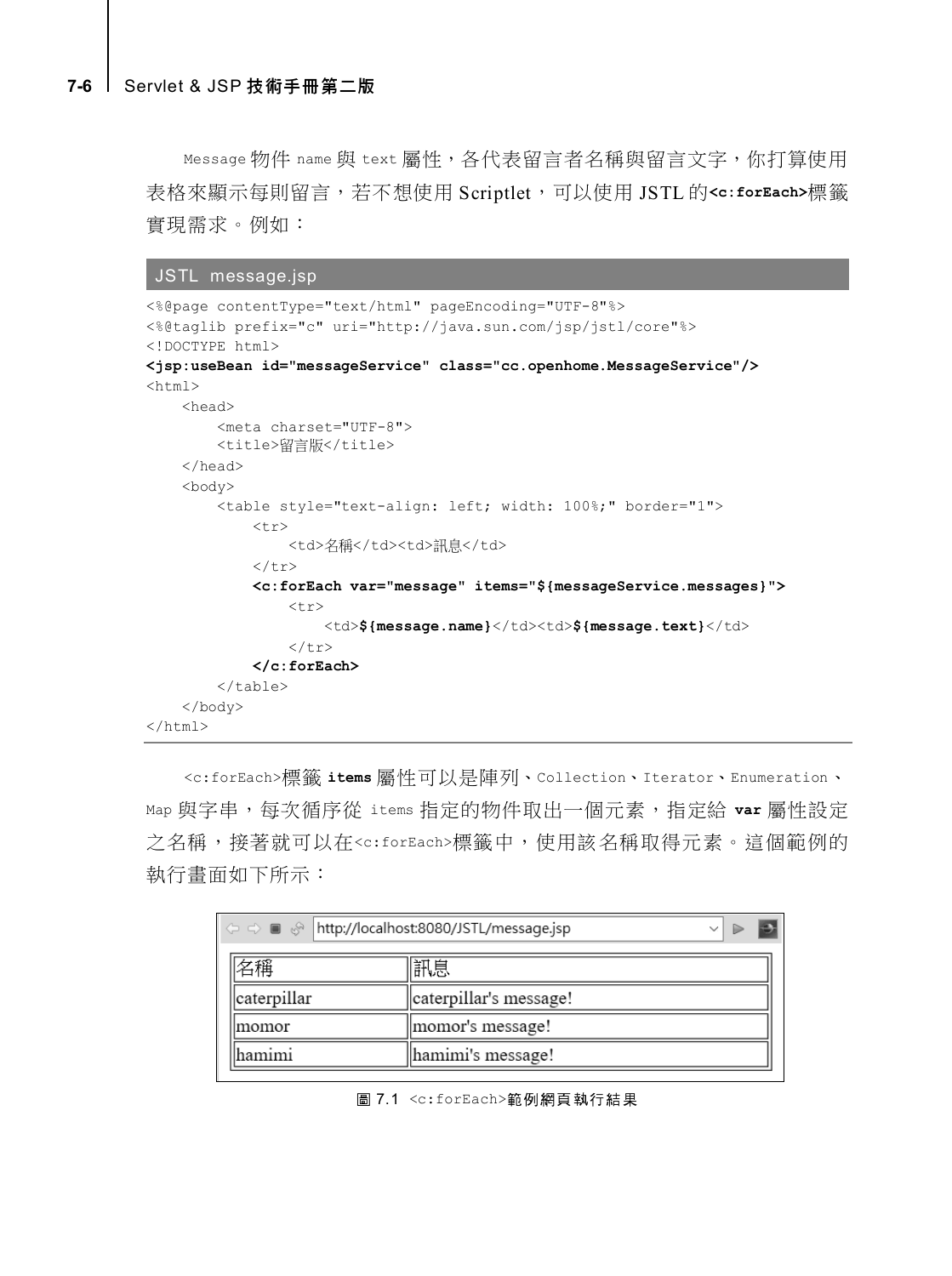## 關於國際化

國際化的三個重要觀念是地區(Locale)資訊、資源包(Resource bundle) 與基礎名稱(Base name)。

地區資訊代表了特定的地理、政治或文化,地區資訊可由一個語言編碥 (Language code)與可選的地區編碼(Country code)來指定,其中語言編碼 是 ISO 639<sup>4</sup>定義,由兩個小寫字母代表,例如"fr"表示法文(French),"zh" 表示中文(Chinese)。地區編碼由兩個大寫字母表示,定義在 ISO 3166<sup>5</sup>,例 如"IT"表示義大利(Italy)、"TW"表示臺灣(Taiwan)。

在 3.3.2 略提過地區(Locale)資訊的對應類別 Locale,在建立 Locale 時, 可以指定語言編碼與地區編碼,例如建立代表臺灣正體中文的 Locale: Locale locale = new Locale("zh", "TW");

資源包中包括了特定地區的資訊,先前介紹的 ResourceBundle 物件,就是 JVM 中資源包的代表物件,同一組訊息但不同地區的各個資源包,會共用相同 的基礎名稱,使用 ResourceBundle 的 getBundle()時指定的名稱, 就是在指定基礎 名稱。

ResourceBundle 的 getBundle()若指定"messages",會嘗試以預設 Locale(由 Locale.getDefault()取得的值)取得.properties 檔案。例如,若預設的 Locale 代 表 zh\_TW,會嘗試取得 messages zh TW.properties,若找不到,再嘗試尋找 messages.properties。

如果希望建立 messages zh TW.properties,在當中建立臺灣正體中文的訊 息,Java SE 8 以前必須使用 Unicode 碼點表示,這可以透過 JDK 工具程式 native2ascii 來協助轉換。例如,可以在 messages\_zh\_TW.txt 中撰寫以下內容:

```
cc.openhome.welcome=哈囉
cc.openhome.name=世界
```
如果編輯器使用 MS950 編碼,那麼可以如下執行 native2ascii 程式:

> native2ascii -encoding MS950 messages\_zh\_TW.txt messages\_zh\_TW.properties

 $\overline{a}$ 

<sup>4</sup> ISO 639:zh.wikipedia.org/wiki/ISO\_639

 $5$  ISO 3166: zh.wikipedia.org/wiki/ISO\_3166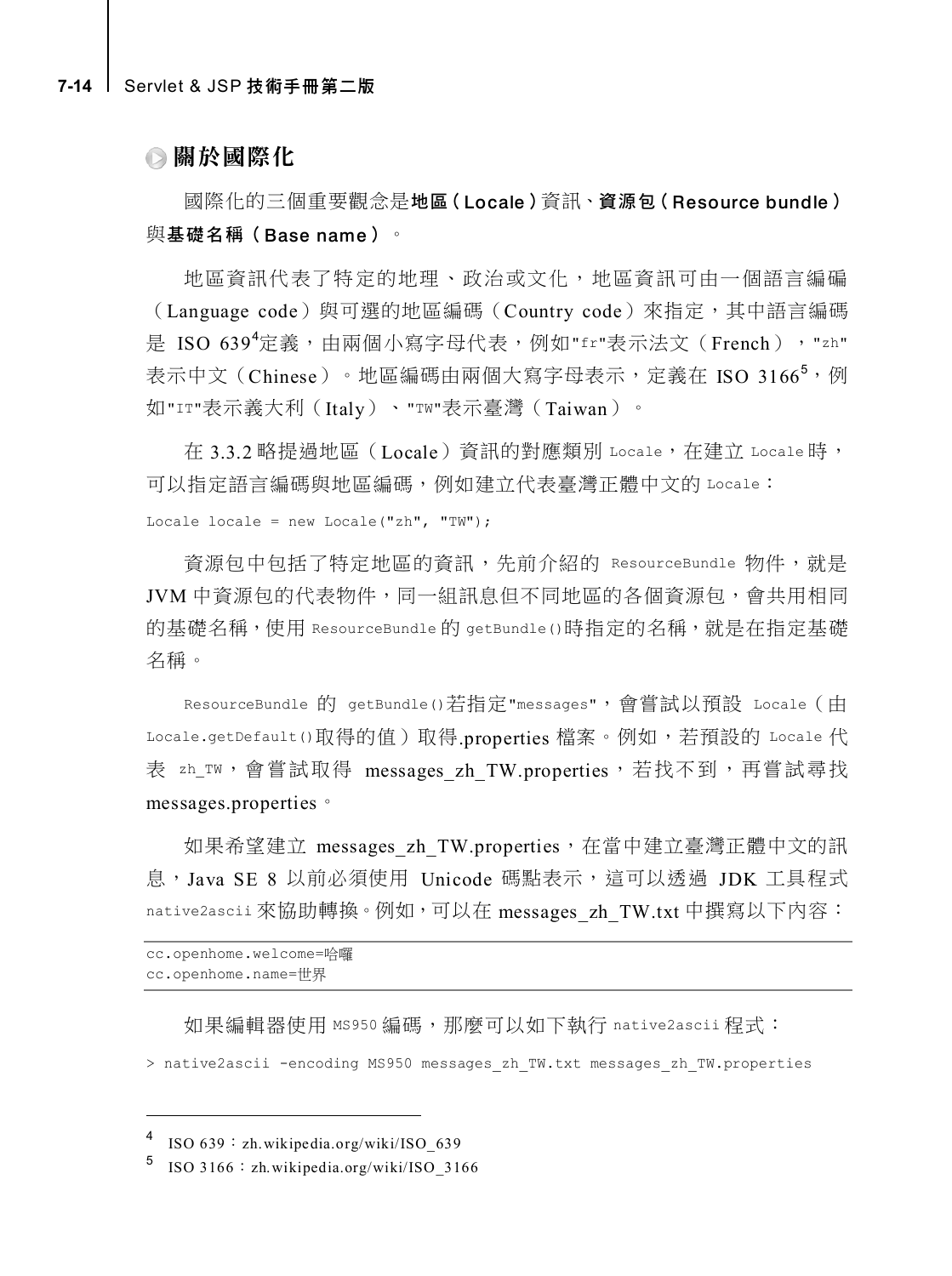如此就會產生 messages\_zh\_TW.properties 檔案,內容如下:

```
cc.openhome.welcome=\u54c8\u56c9
cc.openhome.name=\u4e16\u754c
```
提示>>> 在 Eclipse 中編輯.properties 時, 若撰寫了中文, 編輯器會自動轉為碼點表示。

如果想將 Unicode 碼點表示的.properties 轉回中文,可以使用-reverse 引 數,例如將上面的程式轉回中文,並使用 UTF-8 編碼檔案儲存:

```
> native2ascii -reverse -encoding UTF-8 messages_zh_TW.properties 
messages_zh_TW.txt
```
如果執行先前的 Hello 類別, 而系統預設 Locale 為 zh\_TW, 會顯示"哈囉!世界!" 的結果。如果提供 messages\_en\_US.properties:

```
cc.openhome.welcome=Hello
cc.openhome.name=World
```
ResourceBundle的 getBundle()可以指定 Locale 物件,若如下撰寫程式:

```
Locale locale = new Locale("en", "US");
ResourceBundle res = ResourceBundle.getBundle("messages", locale);
System.out.print(res.getString("cc.openhome.welcome") + "!");
System.out.println(res.getString("cc.openhome.name") + "!");
```
ResourceBundle 會嘗試取得 messages en US.properties 中的訊息,結果就是 顯示"Hello!World!"。

```
提示>>> Java SE 9 以後支援 UTF-8 編碼的.properties 檔案, 如果希望建立
     messages zh TW.properties,並在直接撰寫臺灣正體中文的訊息,只要使用
     UTF-8 編碼就可以了,因而 native2ascii 工具程式也就從 JDK9 移除了。
```
## 7.3.2 訊息標籤

要使用 JSTL 的 i18n 相容格式標籤庫, 慣例上會使用 fmt 作為前置名稱, JSTL 格式標籤庫的 uri 參考為 http://java.sun.com/jsp/jstl/fmt。例如: <%@taglib prefix="fmt" uri="http://java.sun.com/jsp/jstl/fmt"%>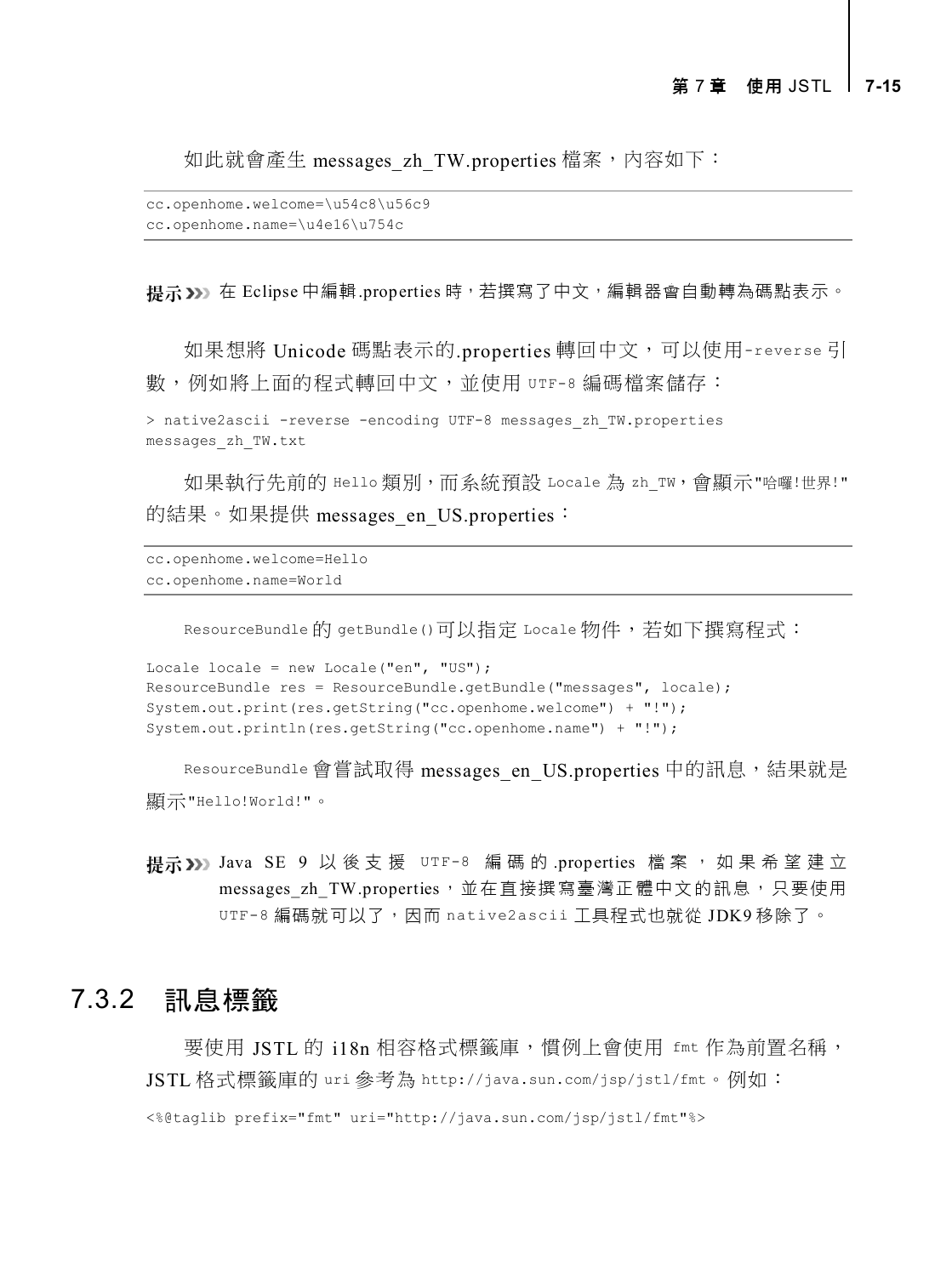來看最基本的 **<fmt:bundle>**、 **<fmt:message>**如何使用,假設準備了一個 messages1.properties 檔案如下:

#### JSTL messages1.properties

```
cc.openhome.title=Welcome
cc.openhome.forGuest=Hello! Guest!
```


這個.properties 檔案必須放在/WEB-INF/classes, 在 Eclipse 中,可以在專 案的「Java Resources/src」新增檔案。接著建立 JSP 檔案:

```
JSTL fmt1.jsp
```

```
<%@page contentType="text/html; charset=UTF-8" pageEncoding="UTF-8"%>
<%@taglib prefix="fmt" uri="http://java.sun.com/jsp/jstl/fmt"%>
定義前置名稱
<!DOCTYPE html>
<fmt:bundle basename="messages1">
使用<fmt:bundle>
<html>
    <head>
        <meta charset="UTF-8">
       <title><fmt:message key="cc.openhome.title" /></title><
    </head>
    <body>
            <h1><fmt:message key="cc.openhome.forGuest" /></h1>
    </body>
</html>
</fmt:bundle> 
                                                                   與 uri
                                                                  8使用
                                                                    <fmt:message>
```
首先,使用 taglib 指示元素定義前置名稱與 uri❶,然後使用<fmt:bundle> 指定 basename 屬性為 "messages1"<sup>2</sup>, 這表示預設的訊息檔案為 messages1. properties,使用<fmt:message>的 key 屬性則指定訊息檔案中的哪條訊息<sup>●。</sup>下圖 為執行時的一個參考畫面:



#### 圖 7.3 範例網頁執行結果

如果將<fmt:bundle>的 basename 改設定為"messages2",並且另外準備一個 messages2.properties: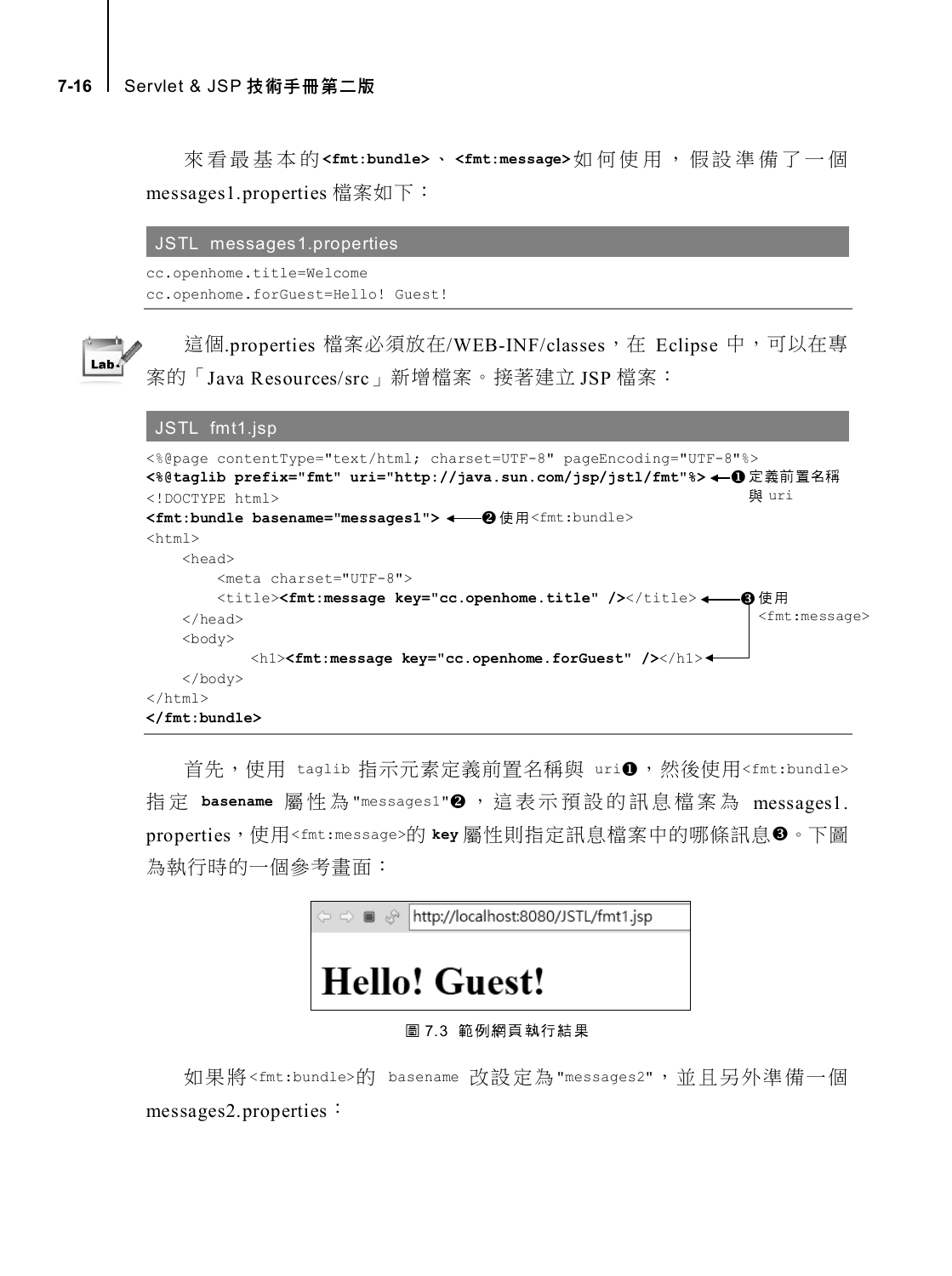JSTL messages2.properties

cc.openhome.title=Aloha cc.openhome.forGuest=Hi! New Guest!

那麼顯示出來的畫面中,訊息內容就是來自 messages2.properties,如下圖:



#### 圖 7.4 範例網頁執行結果

也可以使用**<fmt:setBundle>**標籤設置 **basename** 屬性,設置的效力預設是整個 頁面都有作用,若額外有<fmt:bundle>設置,會以<fmt:bundle>的設置為主,例如:

JSTL fmt2.jsp

```
<%@page contentType="text/html; charset=UTF-8" pageEncoding="UTF-8"%>
<%@taglib prefix="fmt" uri="http://java.sun.com/jsp/jstl/fmt"%>
<!DOCTYPE html>
<fmt:setBundle basename="messages1"/>
使用<fmt:setBundle>
<html> <head>
        <meta charset="UTF-8">
        <title><fmt:message key="cc.openhome.title" /></title>
     </head>
    <body>
            <h1><fmt:message key="cc.openhome.forGuest" /></h1>
        <fmt:bundle basename="messages2">
使用<fmt:bundle> <h1><fmt:message key="cc.openhome.forGuest" /></h1>
            </fmt:bundle>
    </body>
</html>
```
這個 JSP 一開始使用<fmt:setBundle>設置 basename 為"messages1"❶,第一個 <fmt:message>取得的訊息來自 messages1.properties,另一個被<fmt:bundle>包括 的<fmt:message>,取得的訊息來自 messages2.properties❷。

如果訊息中有些部分必須動態決定,可以使用佔位字符先代替,例如:

JSTL messages3.properties

```
cc.openhome.title=Hello
cc.openhome.forUser=Hi! {0}! It is {1, date, long} and {2, time ,full}.
```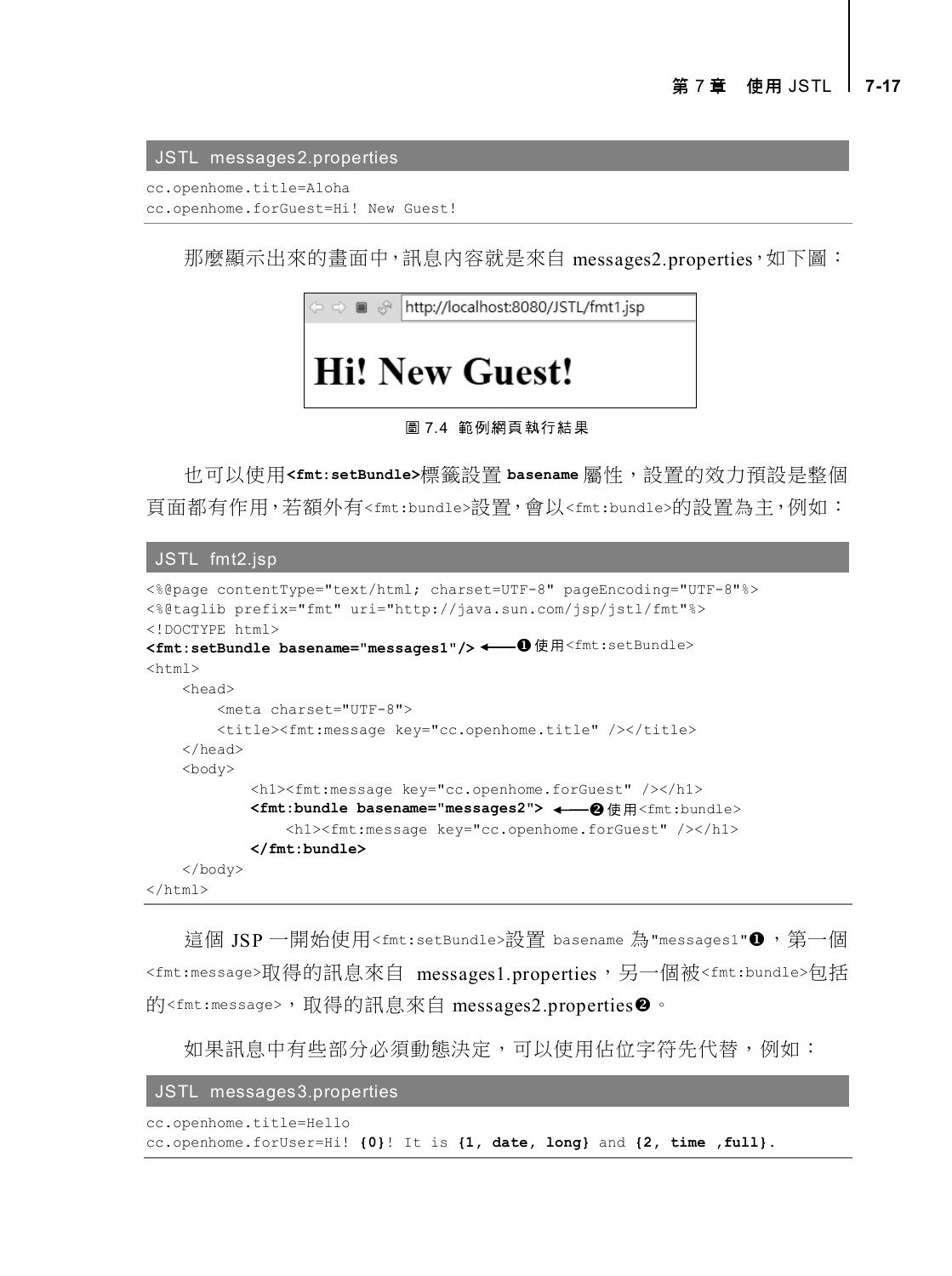在上面的訊息檔案中,粗體字部分就是佔位字符,號碼從 0 開始,分別代 表第幾個佔位字符,在指定時可以指定型態與格式,使用的格式是由 java.text.MessageFormat 定義,可參考 java.text.MessageFormat 的 API 文件說明。

如果想設置佔位字符的真正內容,是使用**<fmt:param>**標籤,例如:

```
JSTL fmt3.jsp
```

| <%@page contentType="text/html; charset=UTF-8" pageEncoding="UTF-8"%><br><%@taglib prefix="fmt" uri="http://java.sun.com/jsp/jstl/fmt"%><br><jsp:usebean class="java.util.Date" id="now"></jsp:usebean> ←— ❶ 律立 Date 取得目前時間<br>html<br><fmt:setbundle basename="messaqes3"></fmt:setbundle> ←━━❷指定訊息檔案 |
|--------------------------------------------------------------------------------------------------------------------------------------------------------------------------------------------------------------------------------------------------------------------------------------------------------|
| $\hbox{\tt >}$                                                                                                                                                                                                                                                                                         |
| <head></head>                                                                                                                                                                                                                                                                                          |
| <meta charset="utf-8"/>                                                                                                                                                                                                                                                                                |
| <title><fmt:message key="cc.openhome.title"></fmt:message></title>                                                                                                                                                                                                                                     |
| $\langle$ /head>                                                                                                                                                                                                                                                                                       |
| <body></body>                                                                                                                                                                                                                                                                                          |
| <fmt:message key="cc.openhome.forUser"></fmt:message>                                                                                                                                                                                                                                                  |
| <fmt:param value="\${param.username}"></fmt:param>                                                                                                                                                                                                                                                     |
| ❸ 逐一設置佔位字符<br>$\mathsf{fmt:param\ value=}\$ {now}"/>                                                                                                                                                                                                                                                   |
| $\mathsf{fmt:param\ value=}\$ {now}"/>                                                                                                                                                                                                                                                                 |
| $\langle$ fmt: message>                                                                                                                                                                                                                                                                                |
| $\langle$ /body>                                                                                                                                                                                                                                                                                       |
| $\langle$ /html $\rangle$                                                                                                                                                                                                                                                                              |

在這個 JSP 中,使用<jsp:useBean>建立 Date 物件以取得目前系統時間,並設 置為屬性,訊息檔案的基礎名稱設定為"messages3",而訊息檔案中每個佔位字 元,使用<fmt:param>逐一設置,執行的結果畫面如下所示:



圖 7.5 範例網頁執行結果

## 7.3.3 地區標籤

在正式介紹地區標籤之前,先看看 Java SE 中,使用 ResourceBundle 時,如 何根據基礎名稱取得對應的訊息檔案:

- 1. 使用指定的 Locale 物件取得訊息檔案。
- 2. 使用 Locale.getDefault()取得的物件取得訊息檔案。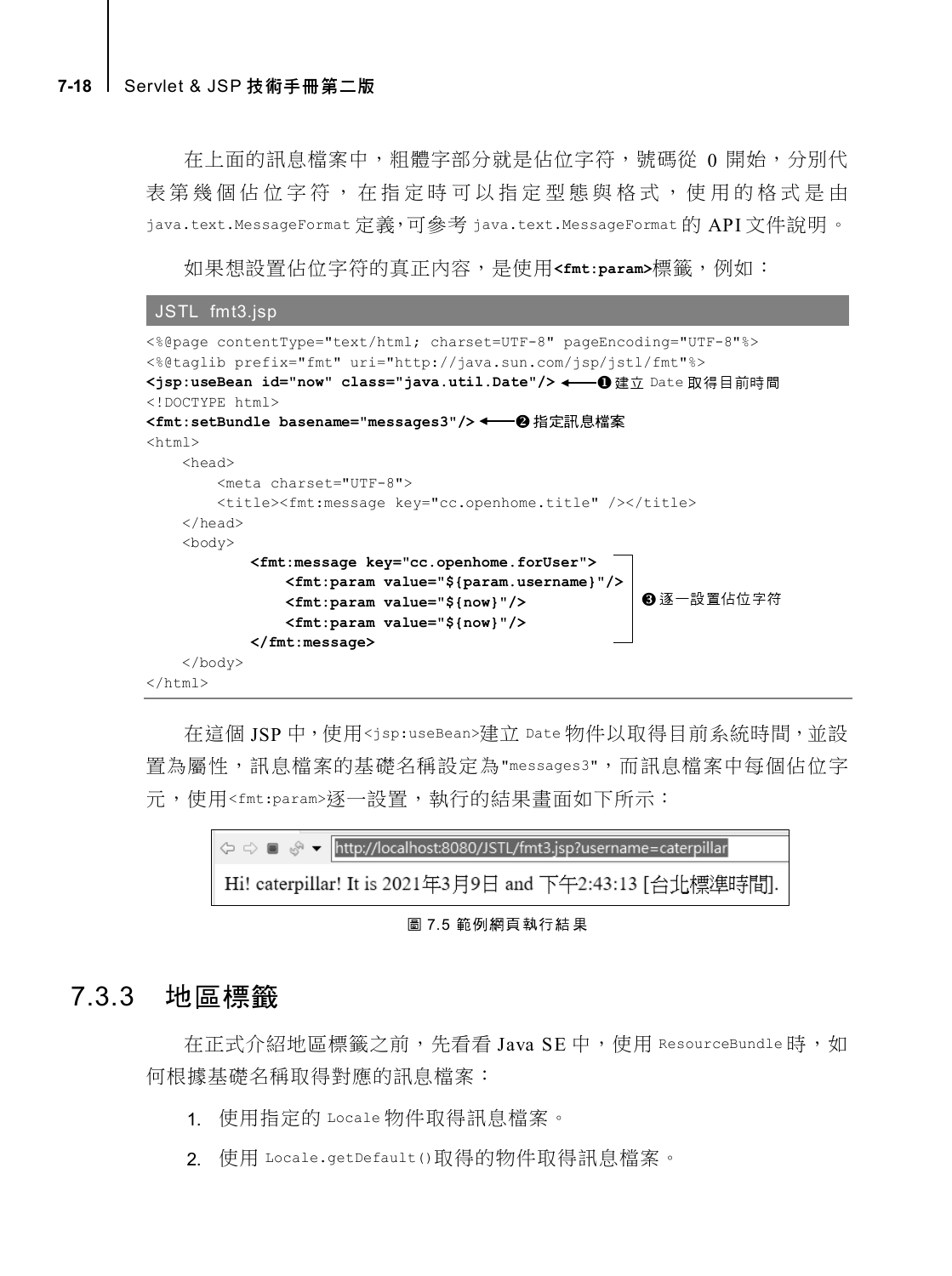3. 使用基礎名稱取得訊息檔案。

JSTL 略有不同,簡單地說,JSTL 的 i18n 相容性標籤,會嘗試從屬性範圍 取得 **javax.servlet.jsp.jstl.fmt.LocalizationContext** 物件,藉以決定資源包與地 區資訊,具體來說,決定訊息檔案的順序如下:

- 1. 使用指定的 Locale 物件取得訊息檔案。
- 2. 根據瀏覽器 Accept-Language 標頭指定的偏好地區(Prefered locale)順 序,這可以使用 HttpServletRequest 的 getLocales()取得。
- 3. 根據後備地區(fallback locale)資訊取得訊息檔案。
- 4. 使用基礎名稱取得訊息檔案

例如,先前的範例並沒有指定 Locale,而瀏覽器指定的偏好地區為"zh\_TW", 因而嘗試尋找 messages3 zh TW.properties 檔案,結果沒有找到,而範例並沒 有設置偏好地區,最後尋找 messages.properties 檔案。

<fmt:message>標籤有個 **bundle** 屬性,可用以指定 LocalizationContext 物件, 可以在建立 LocalizationContext 物件時,指定 ResourceBundle 與 Locale 物件,例 如以下程式會嘗試從四個訊息檔案取得訊息:

#### JSTL fmt4.jsp

```
<%@page contentType="text/html; charset=UTF-8" pageEncoding="UTF-8"%>
<%@page import="java.util.*, javax.servlet.jsp.jstl.fmt.*"%>
<%@taglib prefix="fmt" uri="http://java.sun.com/jsp/jstl/fmt"%>
<!DOCTYPE html>
< // 假設這邊的 Java 程式碼是在另一個控制器中完成的
    ResourceBundle zh_TW =
        ResourceBundle.getBundle("hello", new Locale("zh", "TW"));
    ResourceBundle zh_CN =
        ResourceBundle.getBundle("hello", new Locale("zh", "CN"));
    ResourceBundle ja_JP =
        ResourceBundle.getBundle("hello", new Locale("ja", "JP"));
    ResourceBundle en_US =
        ResourceBundle.getBundle("hello", new Locale("en", "US"));
    pageContext.setAttribute("zh_TW", new LocalizationContext(zh_TW));
    pageContext.setAttribute("zh_CN", new LocalizationContext(zh_CN));
    pageContext.setAttribute("ja_JP", new LocalizationContext(ja_JP));
   pageContext.setAttribute("en_US", new LocalizationContext(en_US)); -
2 ><html>
                                                       ■建立 LocalizationContext
```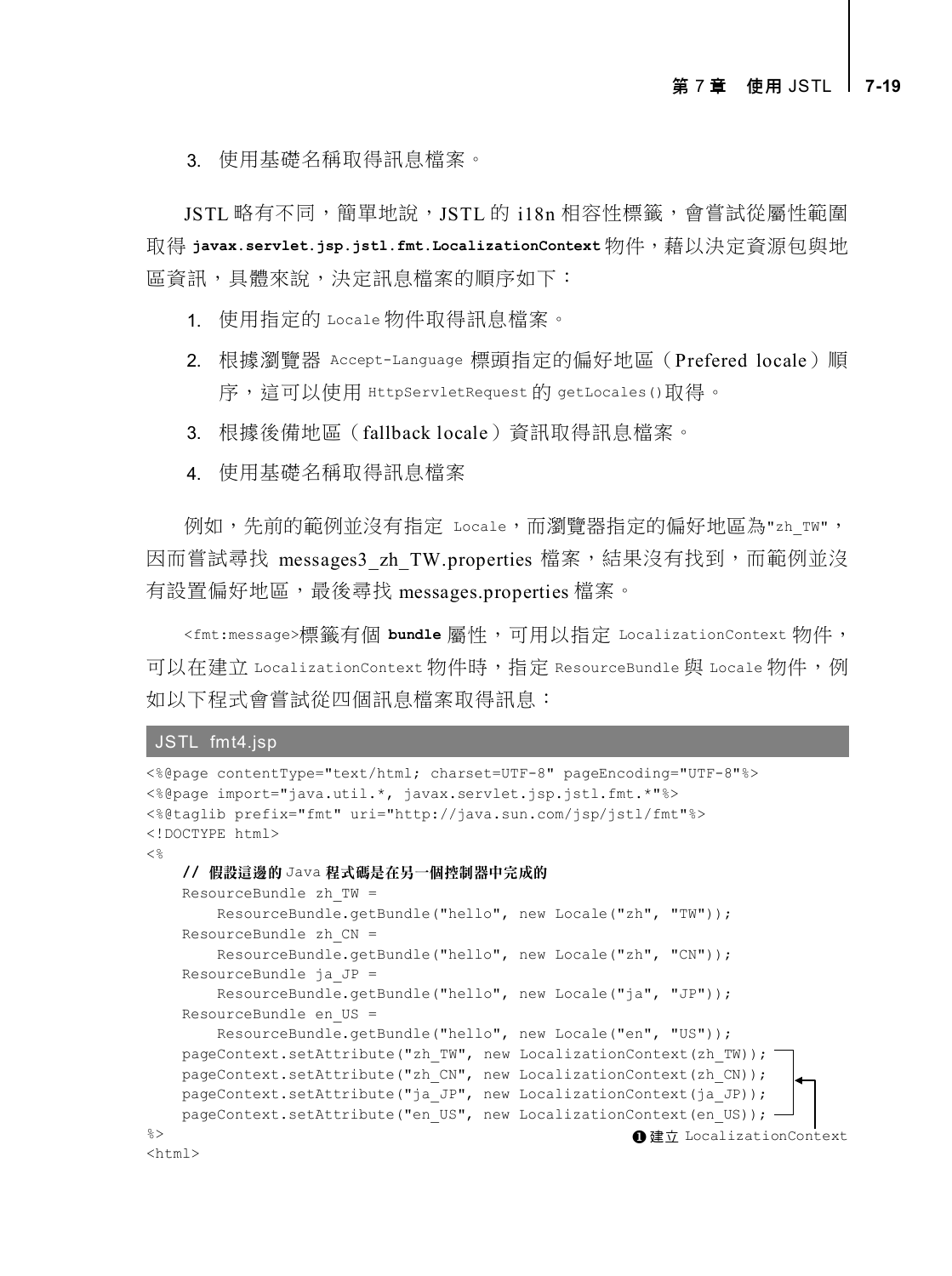```
 <head>
         <meta charset="UTF-8">
     </head>
     <body>
             <fmt:message bundle="${zh_TW}" key="cc.openhome.hello"/><br>
             <fmt:message bundle="${zh_CN}" key="cc.openhome.hello"/><br>
             <fmt:message bundle="${ja_JP}" key="cc.openhome.hello"/><br>
             <fmt:message bundle="${en_US}" key="cc.openhome.hello"/>
     </body>
\langle/html>
                               <sup>2</sup>指定 LocalizationContext
```
範例中使用四個 ResourceBundle 建立四個 LocalizationContext,並指定為 page 屬性範圍 , 在使用 <fmt:message> 時,指定 bundle 屬性為不同的 LocalizationContext 2, 範例還準備了四個不同的.properties, 分別代表繁體 中文的 hello\_zh\_TW.properties、簡體中文的 hello\_zh\_CN.properties、日文的 hello ja JP.properties 與美式英文的 hello en US.properties,內容已透過工具 轉換為 Unicode 碼點表示。結果如下所示:



#### 圖 7.6 顯示不同訊息檔案的訊息

如果要共用 Locale 資訊,可以使用<fmt:setLocale>標籤,在 **value** 屬性指定 地區資訊。例如:

#### JSTL fmt5.jsp

```
<%@page contentType="text/html; charset=UTF-8" pageEncoding="UTF-8"%>
<%@taglib prefix="fmt" uri="http://java.sun.com/jsp/jstl/fmt"%>
<fmt:setLocale value="zh_TW"/>
<fmt:setBundle basename="hello"/>
<!DOCTYPE html>
<html> <head>
         <meta charset="UTF-8">
     </head>
     <body>
             <fmt:message key="cc.openhome.hello"/>
     </body>
\langle/html>
```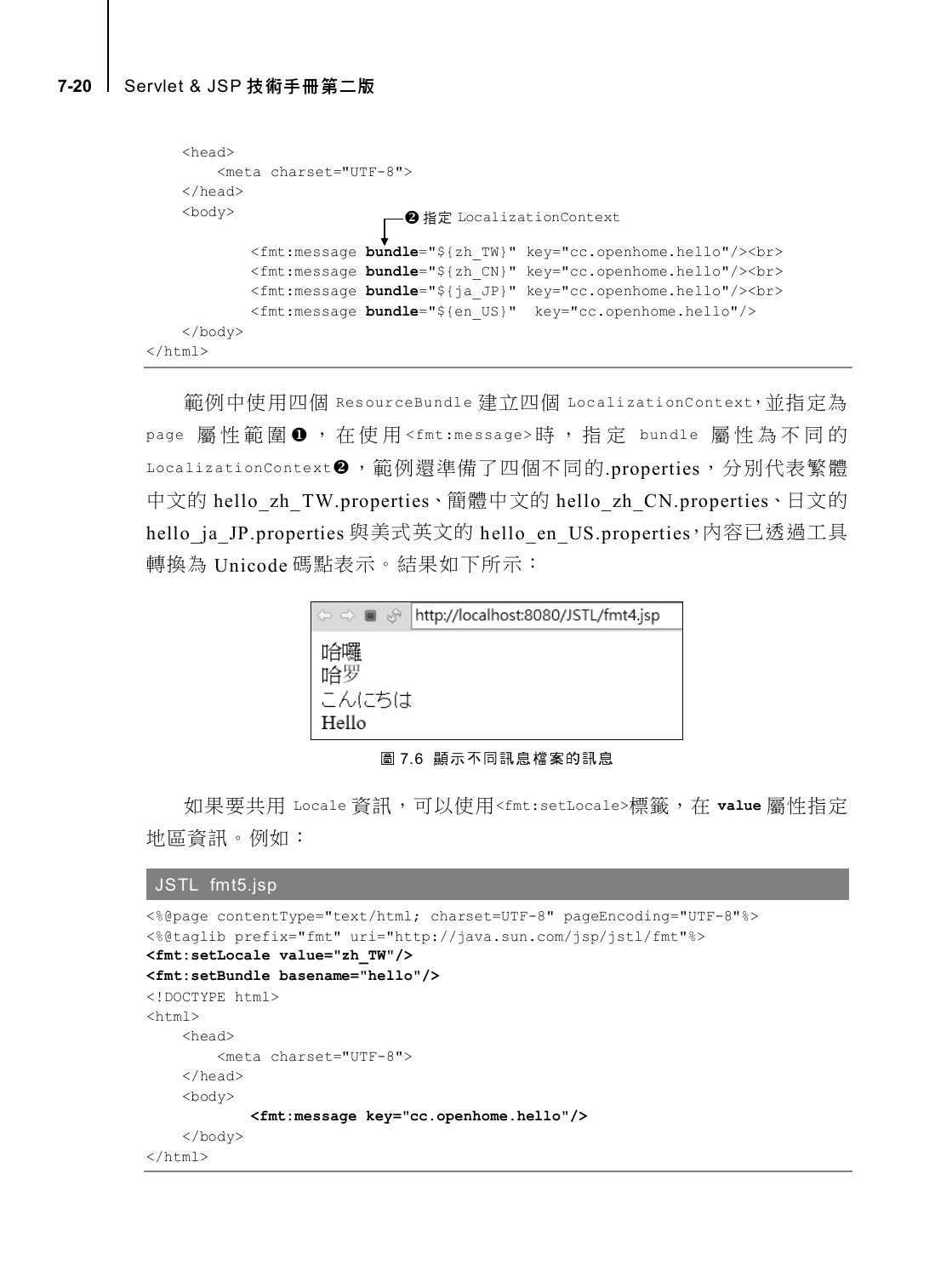這個 JSP 會使用 hello zh TW.properties 網頁,結果就是顯示「哈囉」的 文字。

<fmt:setLocale>會呼叫 HttpServletResponse 的 setLocale()設定回應編碼,事實 上,<fmt:bundle>、<fmt:setBundle>或<fmt:message>也會呼叫 HttpServletResponse 的 setLocale() 設定回應編碼,不過要注意,正如 3.3.2 提到,如果使用 setCharacterEncoding()或 setContentType()時指定 charset,就會忽略 setLocale()。

<fmt:requestEncoding> 用來設定請求物件的編碼, 它會呼叫 HttpServletRequest 的 setCharacterEncoding(), 必須在取得請求參數前使用。

對於初學者,使用<fmt:setLocale>與<fmt:setBundle>來設定地區與訊息檔案基 礎名稱就足夠了,不過 JSTL i18n 的功能與彈性蠻大的,接下來要説明的內容 比較進階,初學可以暫時忽略。

<fmt::message>等標籤會使用 LocalizationContext 取得地區與資源包資訊, <fmt:setLocale>會在屬性範圍設定 LocalizationContext,如果想使用程式碼設定 LocalizationContext 物件,可以透過 javax.servlet.jsp.jstl.core.Config 的 set()方 法設定。例如:

#### JSTL fmt6.jsp

```
<%@page contentType="text/html; charset=UTF-8" pageEncoding="UTF-8"%>
<%@page import="java.util.*,javax.servlet.jsp.jstl.core.*"%>
<%@page import="javax.servlet.jsp.jstl.fmt.*"%>
<%@taglib prefix="fmt" uri="http://java.sun.com/jsp/jstl/fmt"%>
< Locale locale = new Locale("ja", "JP");
     ResourceBundle res = ResourceBundle.getBundle("hello", locale);
     Config.set(pageContext, Config.FMT_LOCALIZATION_CONTEXT,
          new LocalizationContext(res), PageContext.PAGE_SCOPE);
%>
<!DOCTYPE html>
<html> <head>
         <meta charset="UTF-8">
     </head>
     <body>
             <fmt:message key="cc.openhome.hello"/>
     </body>
\langle/html>
```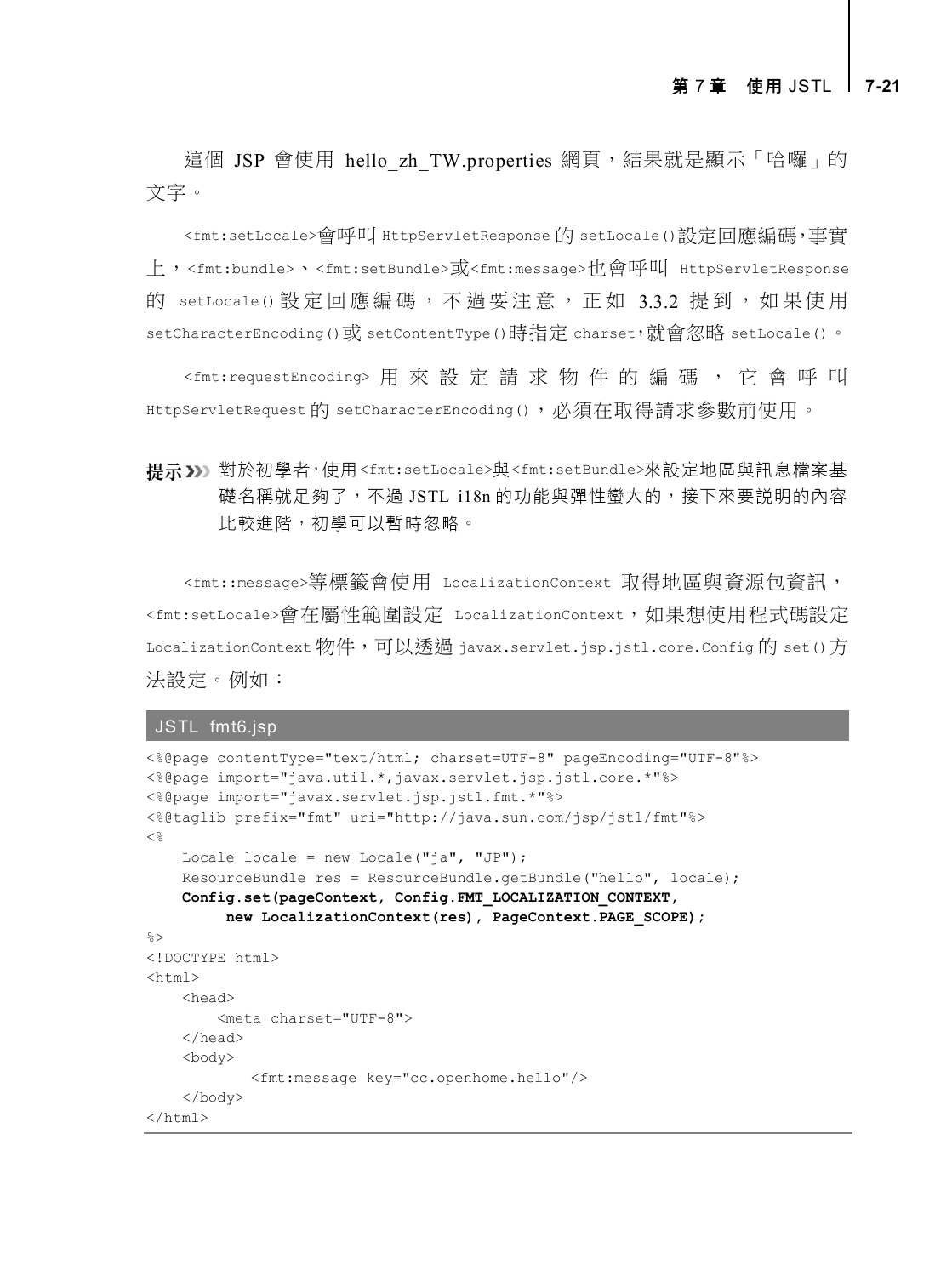#### **7-22** [Servlet & JSP](javascript:__doPostBack() 技術手冊第二版

這個 JSP 沒有使用<fmt:setLocale>也沒有指定<fmt:message>的 bundle 屬性, 因此使用預設的 LocalizationContext, 如粗體字的程式所示, 在設定 LocalizationContext 時可以指定屬性範圍,<fmt:message>會自動在四個屬性範圍 依次搜尋 LocalizationContext,找到就使用,如果後續有使用<fmt:setLocale>或 指定<fmt:message>的 bundle 屬性,以後續指定為主。

另一個指定預設 LocalizationContext 的方式,就是直接指定屬性名稱,例如 在 ServletContextListener 如下指定:

```
...
    public void contextInitialized(ServletContextEvent sce) {
        Locale locale = new Locale("ja", "JP");
        ResourceBundle res = ResourceBundle.getBundle("hello", locale);
       ServletContext context = sce.getServletContext();
        context.setAttribute(
          "javax.servlet.jsp.jstl.fmt.LocalizationContext.application",
         new LocalizationContext(res));
    }
...
```
屬性名稱開頭是"javax.servlet.jsp.jstl.fmt.localizationContext"並加上一 個範圍後綴字,四個範圍的後綴字是 ".page" 、 ".request" 、 ".session" 與 ".application"。事實上,若使用<fmt:setBundle>時,就會設置這個屬性,範圍可 由 scope 屬性來決定, 預設值是"page"。

<fmt:setLocale>可以設置地區資訊,如果想使用程式碼來設置地區資訊,可 以使用 Config的 set()如下設定:

```
< \frac{6}{6} ...
     Config.set(pageContext, Config.FMT_LOCALE,
           new Locale("ja", "JP"), PageContext. PAGE SCOPE);
\geqslant
```
或者是直接指定屬性名稱,例如在 ServletContextListener 如下指定:

```
...
    public void contextInitialized(ServletContextEvent sce) {
        ServletContext context = sce.getServletContext();
         context.setAttribute(
          " javax.servlet.jsp.jstl.fmt.locale.application",
         new Locale("ja", "JP"));
    }
...
```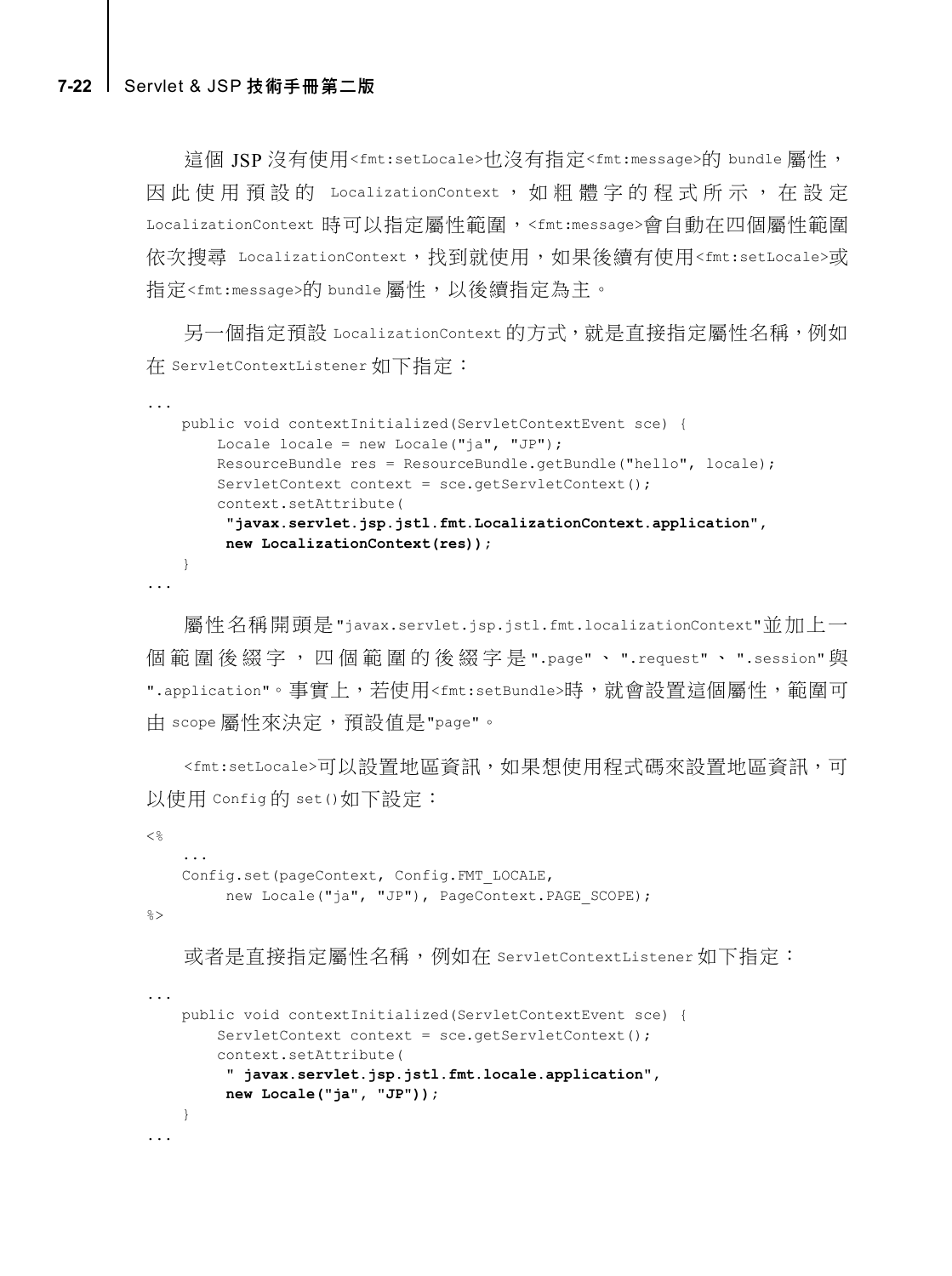屬性名稱開頭是"javax.servlet.jsp.jstl.fmt.locale"加上一個範圍後綴字, 四個範圍的後綴字是".page"、".request"、".session"與".application"。若使用 <fmt:setLocale>時, 就會設置這個屬性, 範圍可中 scope 屬性來決定, 預設值是 "page"。

如果想設置後備地區資訊,可以使用 Config 的 set ()設定:

```
< %
     ...
     Config.set(pageContext, Config.FMT_FALLBACK_LOCALE,
         new Locale("ja", "JP"), PageContext. PAGE SCOPE);
%>
```
或者是直接指定屬性名稱,例如在 ServletContextListener 如下指定:

```
 public void contextInitialized(ServletContextEvent sce) {
        ServletContext context = sce.getServletContext();
        context.setAttribute(
          " javax.servlet.jsp.jstl.fmt.fallbackLocale.application",
         new LocalizationContext(new Locale("ja", "JP")));
    }
...
```
屬性名稱開頭是"javax.servlet.jsp.jstl.fmt.fallbackLocale"加上一個範圍 後綴字,四個範圍的後綴字是".page"、".request"、".session"與".application"。

Locale、LocalizationContext或後備地區資訊會分別被哪個標籤使用或設置, 在 JSTL 的規格書 JSR52 的表格 8.11 做了不錯的整理,以下摘錄表格內容:

| 表 7.1 | Locale 的設定與使用 |
|-------|---------------|
|-------|---------------|

...

| 隱含物件    | 說明                                                                                                                |
|---------|-------------------------------------------------------------------------------------------------------------------|
| 屬性名稱前置  | javax.servlet.jsp.jstl.fmt.locale                                                                                 |
| Java 常數 | Config.FMT LOCALE                                                                                                 |
| 設置型態    | Locale 或 String                                                                                                   |
| 由哪個標籤設置 | $<$ fmt:setLocale>                                                                                                |
| 被哪些標籤使用 | <fmt:bundle> 、<fmt:setbundle> 、<fmt:message> 、</fmt:message></fmt:setbundle></fmt:bundle>                         |
|         | <fmt:formatnumber> \ <fmt:parsenumber> \ <fmt:formatdate> \</fmt:formatdate></fmt:parsenumber></fmt:formatnumber> |
|         | <fmt:parsedate></fmt:parsedate>                                                                                   |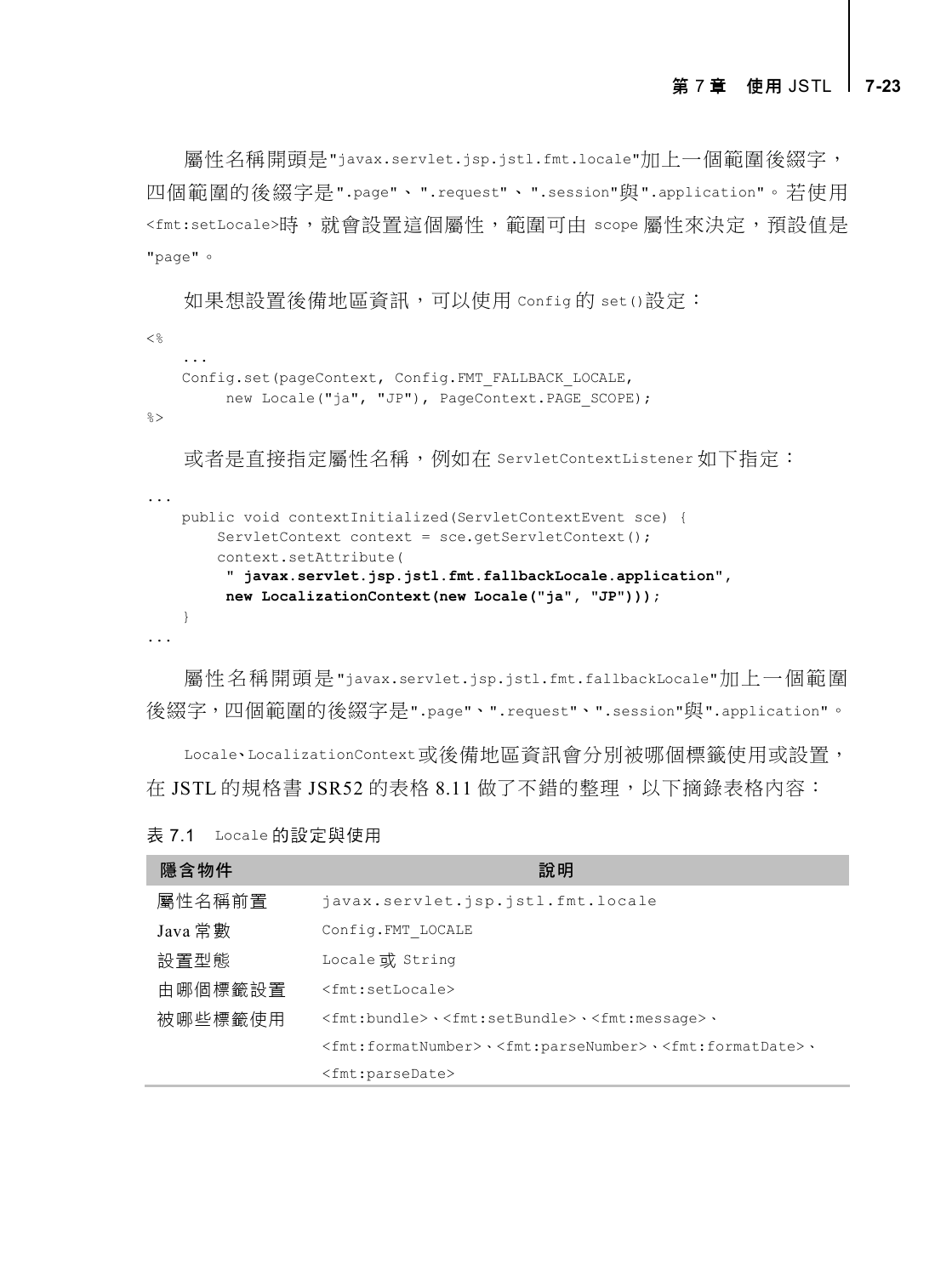表 7.2 後備地區的設定與使用

| 隱含物件    | 說明                                                                                                                |  |  |
|---------|-------------------------------------------------------------------------------------------------------------------|--|--|
| 屬性名稱前置  | javax.servlet.jsp.jstl.fmt.fallbackLocale                                                                         |  |  |
| Java 常數 | Config.FMT FALLBACK LOCALE                                                                                        |  |  |
| 設置型態    | Locale 或 String                                                                                                   |  |  |
| 由哪個標籤設置 | 無                                                                                                                 |  |  |
| 被哪些標籤使用 | <fmt:bundle> \<fmt:setbundle> \<fmt:message> \</fmt:message></fmt:setbundle></fmt:bundle>                         |  |  |
|         | <fmt:formatnumber> · <fmt:parsenumber> · <fmt:formatdate> ·</fmt:formatdate></fmt:parsenumber></fmt:formatnumber> |  |  |
|         | <fmt:parsedate< td=""></fmt:parsedate<>                                                                           |  |  |

表 7.3 LocalizationContext 的設定與使用

| 隱含物件    | 說明                                                                                                    |  |  |
|---------|-------------------------------------------------------------------------------------------------------|--|--|
| 屬性名稱前置  | javax.servlet.jsp.jstl.fmt.localizationContext                                                        |  |  |
| Java 常數 | Config.FMT LOCALIZATION CONTEXT                                                                       |  |  |
| 設置型熊    | LocalizationContext 或 String                                                                          |  |  |
| 由哪個標籤設置 | <fmt:setbundle></fmt:setbundle>                                                                       |  |  |
| 被哪些標籤使用 | $\langle$ fmt:messaqe> $\cdot$ $\langle$ fmt:formatNumber> $\cdot$ $\langle$ fmt:parseNumber> $\cdot$ |  |  |
|         | <fmt:formatdate>、<fmt:parsedate></fmt:parsedate></fmt:formatdate>                                     |  |  |

提示>>> i18n 是個複雜的議題, JSR 52 第 8 單元是不錯的參考文件, 建議閱讀, 其中對 於各標籤的屬性使用也有相關說明。

# 7.3.4 格式標籤

JSTL 的格式標籤可以針對數字、日期與時間,搭配地區設定或指定的格式  $Lab<sub>4</sub>$ 進行格式化,也可以進行數字、日期與時間的剖析,以日期、時間格式化為例:

## JSTL fmt7.jsp

```
<%@page contentType="text/html; charset=UTF-8" pageEncoding="UTF-8"%>
<%@taglib prefix="fmt" uri="http://java.sun.com/jsp/jstl/fmt"%>
<jsp:useBean id="now" class="java.util.Date"/>
<!DOCTYPE html>
<html> <head>
        <meta charset="UTF-8">
     </head>
     <body>
```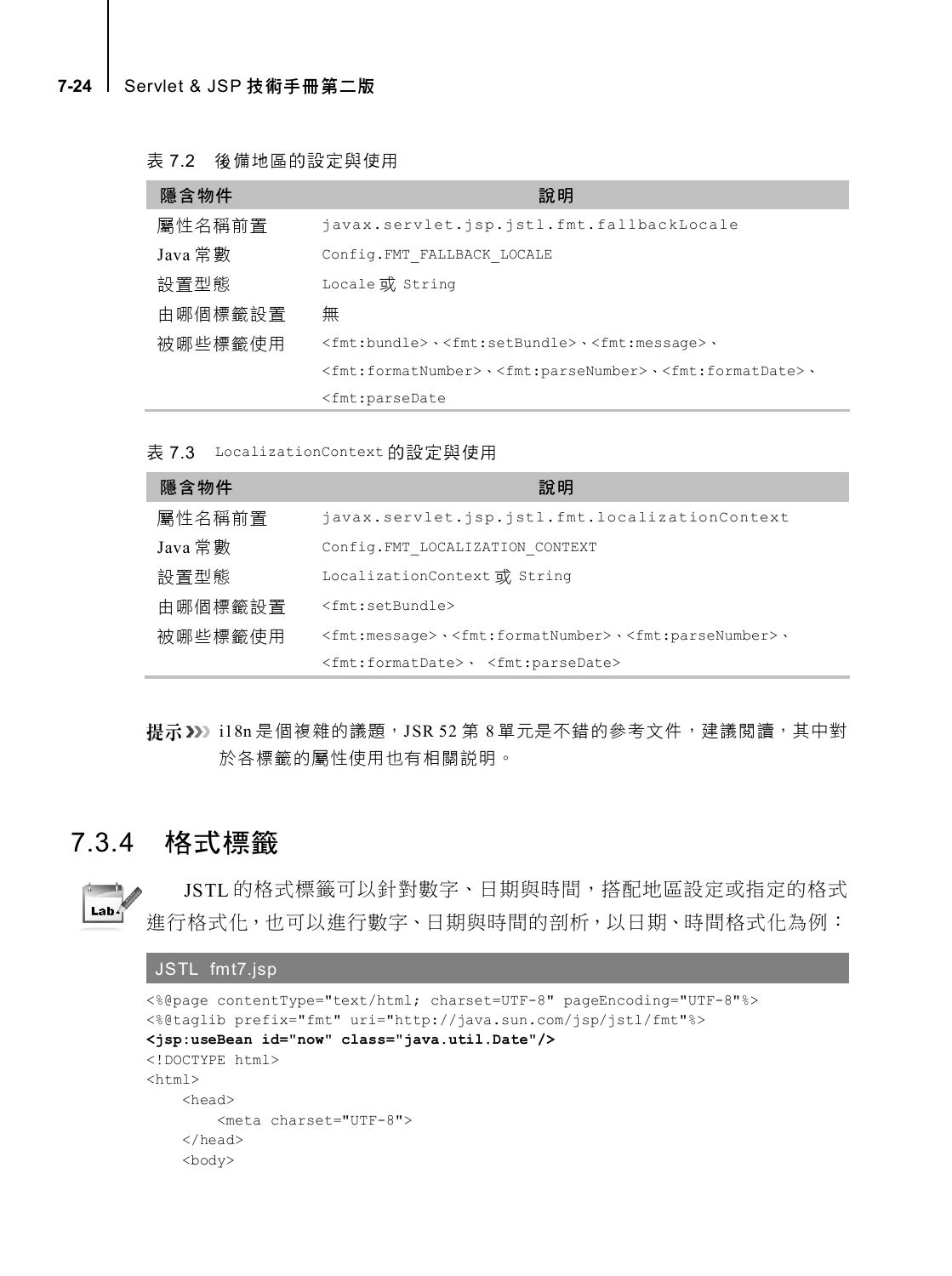```
 <fmt:formatDate value="${now}"/><br>
         <fmt:formatDate value="${now}" dateStyle="full"/><br>
         <fmt:formatDate value="${now}"
                             type="time" timeStyle="full"/><br>
         <fmt:formatDate value="${now}" pattern="dd.MM.yy"/><br>
         <fmt:timeZone value="GMT+1:00">
             <fmt:formatDate value="${now}" type="both"
                                 dateStyle="full" timeStyle="full"/><br>
         </fmt:timeZone>
     </body>
\langle/html>
```
**<fmt:formatDate>**用來格式化日期,可根據不同地區設定呈現不同格式,這 個範例沒有指定地區設定,會根據瀏覽器的 Accept-Language 標頭來決定地區。

**dateStyle** 屬性指定日期的詳細程度,可設定的值有"default"、"short"、 "medium"、"long"、"full",如果想顯示時間,要在 type 屬性指定"time"或"both", 預設是"date",**timeStyle** 屬性指定時間的詳細程度,可設定的值有"default"、 "short"、"medium"、"long"。

pattern 屬性可自訂格式,格式的指定方式與 java.text.SimpleDateFormat 的 指定方式相同,可參考 SimpleDateFormat 的 API 文件說明。

**<fmt:timeZone>**可指定時區,可使用字串或 java.util.TimeZone 物件指定,字 串指定的方式,可參考 TimeZone 的 API 文件說明,如果需要全域的時區指定, 可以使用**<fmt:setTimeZone>**標籤,<fmt:formateDate>本身亦有個 **timeZone** 屬性可以 設定時區,也可以透過屬性範圍或 Config 物件設定,屬性名稱、常數名稱與會 套用時區設定的標籤如下表所示:

| 隱含物件    | 說明                                                                 |
|---------|--------------------------------------------------------------------|
| 屬性名稱前置  | javax.servlet.jsp.jstl.fmt.timeZone                                |
| Java 常數 | Config.FMT TIMEZONE                                                |
| 設置型熊    | java.util.TimeZone或 String                                         |
| 由哪個標籤設置 | <fmt:settimezone></fmt:settimezone>                                |
| 被哪些標籤使用 | <fmt:formatdate> \<fmt:parsedate></fmt:parsedate></fmt:formatdate> |

|  | 表 7.4 | 時區設定與使用 |
|--|-------|---------|
|--|-------|---------|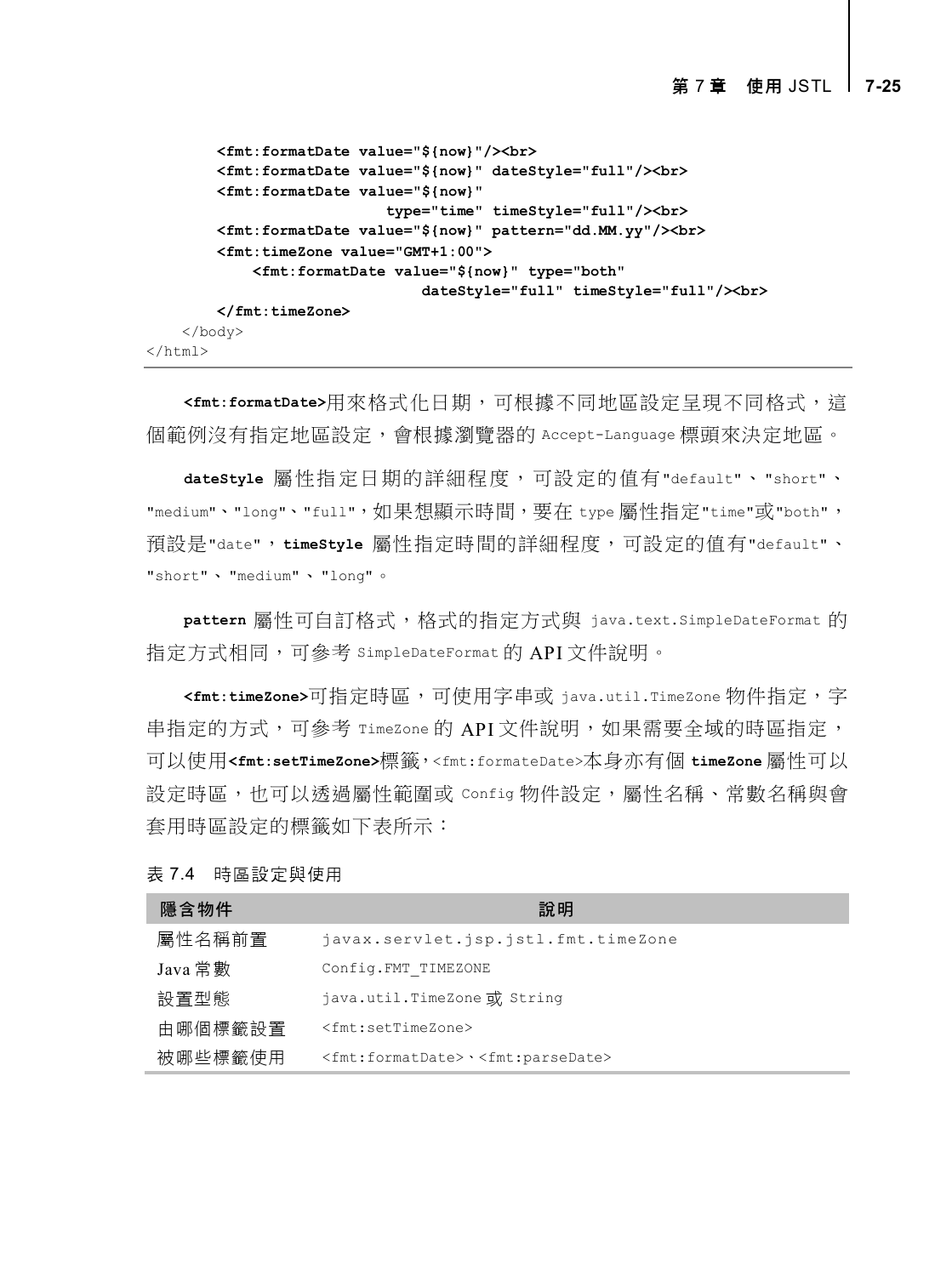#### **7-26** [Servlet & JSP](javascript:__doPostBack() 技術手冊第二版

下圖為範例的執行結果:



圖 7.7 不同的日期、時間格式設定範例

接著來看一些數字格式化的例子:

```
JSTL fmt8.jsp
```

```
<%@page contentType="text/html; charset=UTF-8" pageEncoding="UTF-8"%>
<%@taglib prefix="fmt" uri="http://java.sun.com/jsp/jstl/fmt"%>
<jsp:useBean id="now" class="java.util.Date"/>
<!DOCTYPE html>
<h+ml> <head>
         <meta charset="UTF-8">
     </head>
     <body>
         <fmt:formatNumber value="12345.678"/><br>
         <fmt:formatNumber value="12345.678" type="currency"/><br>
         <fmt:formatNumber value="12345.678"
                            type="currency" currencySymbol="新台幣"/><br>
         <fmt:formatNumber value="12345.678" type="percent"/><br>
         <fmt:formatNumber value="12345.678" pattern="#,#00.0#"/>
     </body>
\langle/html>
```
**<fmt:formatNumber>**用來格式化數定,可根據不同地區設定呈現不同格式,這 個範例沒有指定地區設定,會根據瀏覽器的 Accept-Language 標頭決定地區。

**type** 屬性可設定的值有"number"(預設)、"currency"、"percent",指定 "currency"時,會將數字依貨幣格式進行格式化,**currencySymbol** 屬性可指定 貨幣符號,type 指定為"percent"時,會以百分比格式進行格式化,也可以指 定 pattern 屬性, 指定格式的方式與 java.text.DecimalFormat 的說明相同,可 參考 DecimalFormat 的 API 文件說明。